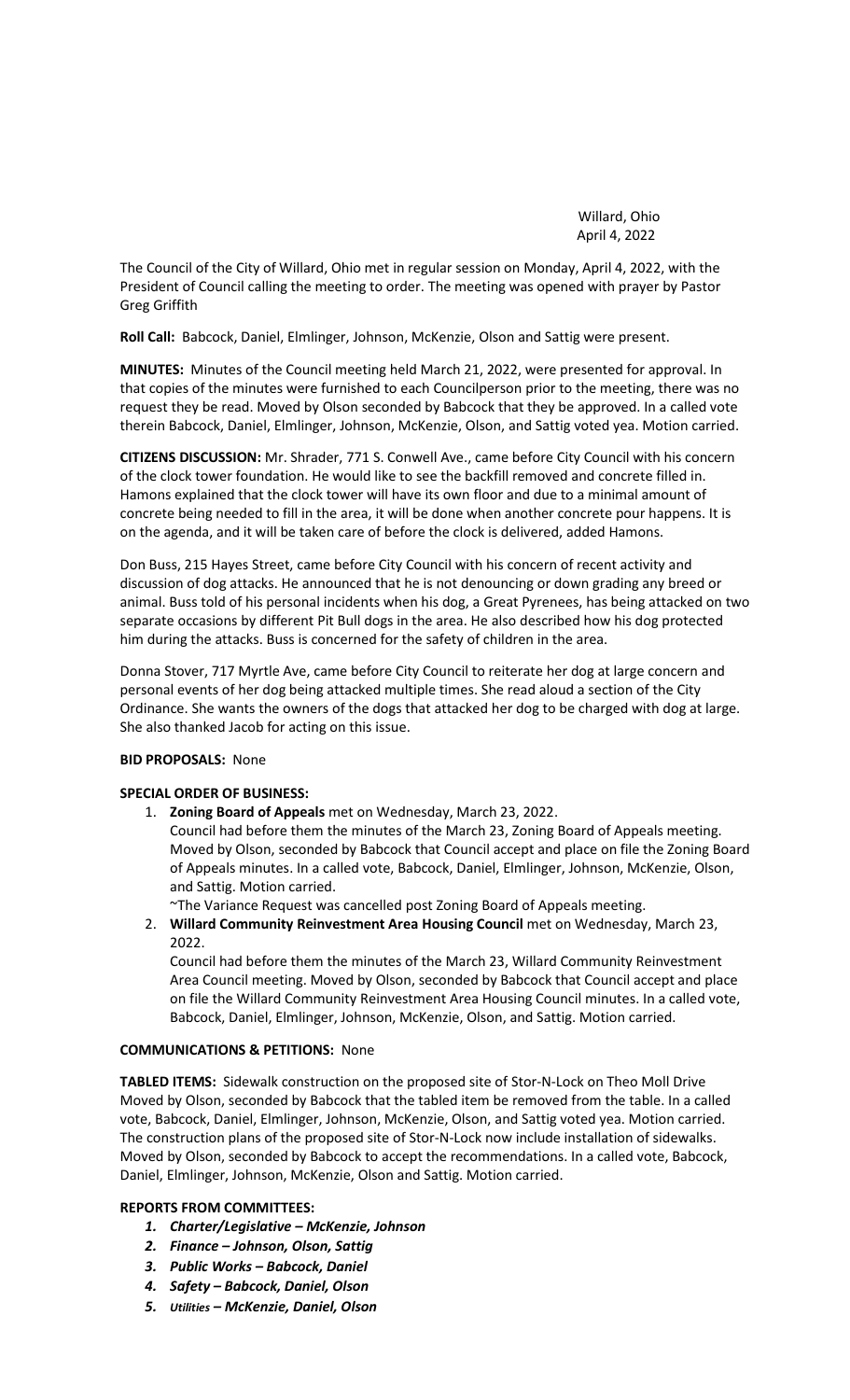#### **REPORTS FROM OFFICERS**:

## **CITY MANAGER REPORT:**

Chief Chaffins and Officer Kelbley gave updates to City Council concerning pricing, options, delays in receiving, advantages and disadvantages of vehicles for the Police Department. Chief Chaffins next explained the benefits of Lexipol, an online law enforcement policy manual and training software.

The next scheduled food giveaway is Monday, April 18<sup>th</sup> from 3-5pm. As of now, Second Harvest has scheduled mobile pantry giveaways through June of 2023; this was made possible from a grant by the Cambell's Soup Foundation. The City is thankful for Second Harvest and the dozens of volunteers that assist in making this food giveaway possible.

The United Fund of Willard will be receiving a Campbell's Soup Foundation Community Impact Grant for \$20,000, which will be used for a Fit Core "Ninja Warrior Course" equipment at the park. \$80,000 of the \$102,760 (\$98,360 equipment, \$4,400 freight) has now been raised in grant funds to purchase the equipment.

Spectrum Communication was awarded 17 broadband grants from the state, impacting 17 different counties. Huron county is receiving \$10,435,944 which will provide high speed internet to 4,619 unserved or underserved residents, over 900 of these households being in the 44890-zip code. This will help provide reliable internet service to students in the school system. The City recently teamed up with Mercy Hospital to host a wellness screening for City employees. Twenty-nine employees participated in this event.

A resident was having difficulty utilizing the boat ramp at the reservoir. After consulting with the City Engineer, Street Department, and Police Department, it was determined that one handicap trailer parking spot could be added to the existing blacktop at the top of the reservoir without disrupting the flow of traffic. The City will finalize the markings and paint the spot when conditions allow.

The City is working with AEP to design a lighting plan for Myrtle Avenue Boulevard as they have a new decorative LED post lighting that they will be offering. The new lights will not be available until December. The City plans to get the preparation work done as early as possible in preparation for these lights. AEP installed a light at Fort Ball Road and 224 as well.

Kody Collins will be participating in Project Leadership of Huron County, which has recently changed its name to Leadership Huron County. Leadership Huron County's mission is to ensure vitality of our community by providing for a planned and ongoing source of motivated leaders who are educated on the community and its issues and trained to accept future leadership roles in all walks of life. The program is a nine-month program that meets once a month at different locations throughout Huron County to learn about leadership exploration and leadership in action. Kody has been employed with the City since April of 2017.

The wooden walking covered bridge at the park is now open to the public. The bridge was made possible through donations from the Willard Firelands Moose Lodge #2153 and constructed by Maintenance Worker, Russel Bivens and Water Plant Employee, Josh Drown. Approximately five hundred feet of the concreted 1.2-mile looping trail still needs to be finished. The street Department is constructing the trail with the funds for the sidewalk material purchased through a Campbell's Soup Foundation Grant that the Park received. The City thanks the Moose Lodge, Campbell's Soup Foundation, and all the community organizations that donate towards the improvement of the community.

Code Enforcement notified fifteen properties to clean up their nuisance issues in the allotted time given. Of the fifteen properties, 9 properties abated their issues on their own. Six were not cleaned in the given time and were abated by the City at the property owners' expense.

Community Cleanup will be Friday, April 29 and Saturday, April 30.

In partnership with the Willard Moose Lodge #2153, the City is offering a tree planting program to help property owners plant trees. Through a \$5,000 donation from the moose Lodge, the City will reimburse property owners 50% (not to exceed \$125) of the cost of a new tree to plant in their yard. Residents must obtain approval for reimbursement before purchasing a new tree by filling out a form at City Hall.